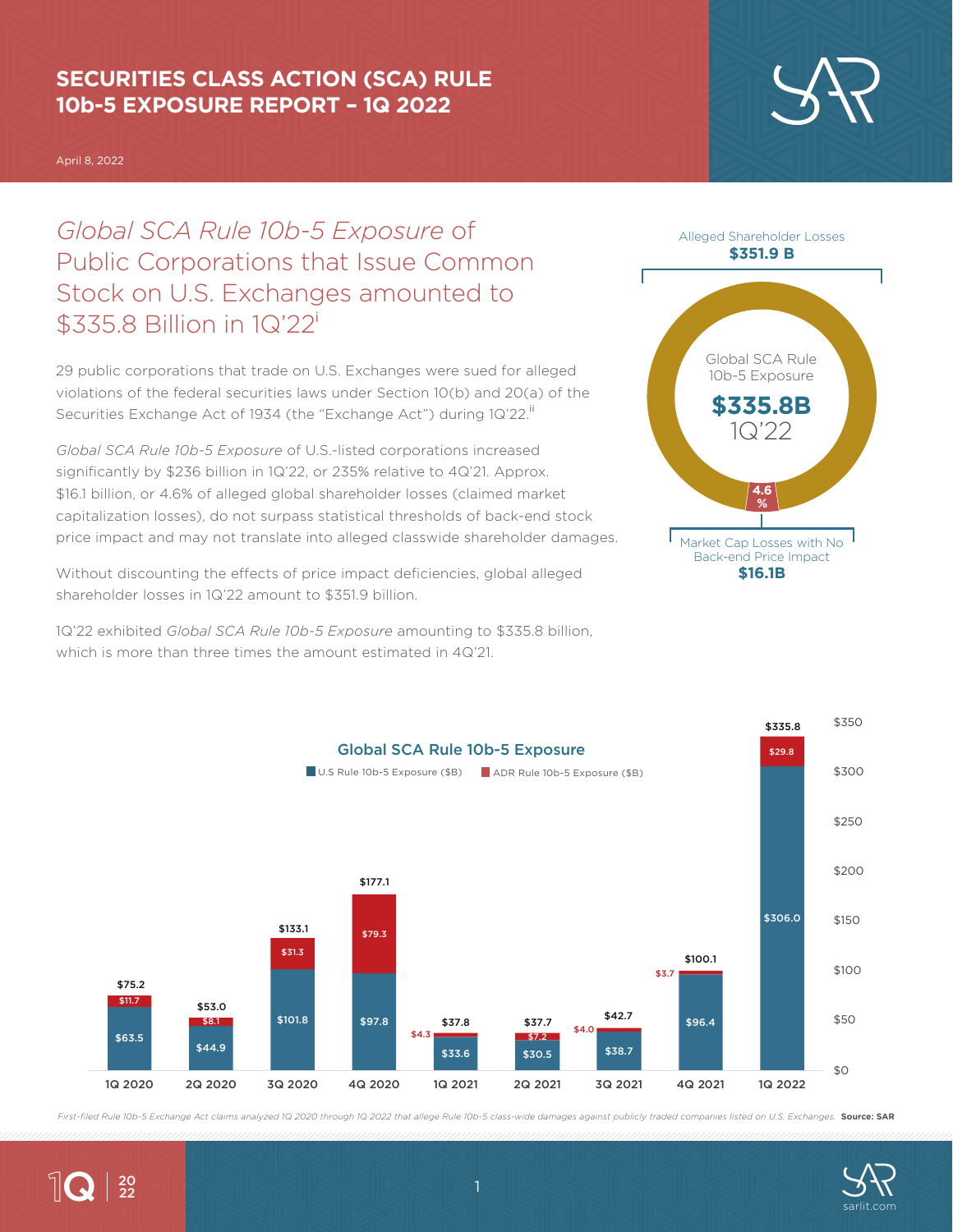# *U.S. SCA Rule 10b-5 Exposure* of U.S. Issuers Increased to \$306B in 1Q'22 from \$96.4B in 4Q'21iii

26 U.S. issuers were sued for alleged violations of the Exchange Act and Rule 10b-5 during  $1Q'22.^{\text{iv}}$ 

*U.S. SCA Rule 10b-5 Exposure* of directors and officers of U.S. issuers to claims that allege violations of the Exchange Act amounts to \$306 billion.

Approximately \$12.2 billion, or 3.8% of alleged shareholder losses (claimed market capitalization losses), do not surpass statistical thresholds of back-end stock price impact and may not translate into alleged classwide shareholder damages. Without discounting the effects of price impact deficiencies, alleged shareholder losses against U.S. issuers in 1Q'22 amount to \$318.2 billion.



### Table 1: U.S. SCA Rule 10b-5 Exposure of U.S. Issuers

| <b>Quarter</b> | Rule 10b-5 Exchange<br><b>Act Filings [1]</b> | U.S. SCA Rule 10b-5<br><b>Exposure (000s) [2]</b> | Aggregate Market Cap. of<br>U.S. Issuers (000s) [3] | U.S. SCA Rule 10b-5<br><b>Exposure Rate [4]</b> | U.S. SCA Rule 10b-5<br><b>Litigation Rate [5]</b> |
|----------------|-----------------------------------------------|---------------------------------------------------|-----------------------------------------------------|-------------------------------------------------|---------------------------------------------------|
| 2Q'21          | 31                                            | \$30,485,243                                      | \$47,322,716,862                                    | 0.06%                                           | 0.81%                                             |
| 3Q'21          | 22                                            | \$38,669,792                                      | \$49,534,308,488                                    | 0.08%                                           | 0.55%                                             |
| 4Q'21          | 31                                            | \$96,381,186                                      | \$51,413,653,649                                    | 0.19%                                           | 0.75%                                             |
| 1Q'22          | $26*$                                         | \$306,025,845                                     | \$51,914,233,638                                    | 0.59%                                           | $0.61\%$                                          |

[1] Identified and analyzed first-filed SCA complaints that allege violations of Rule 10b-5. Excludes non-U.S. issuers that trade on U.S. exchanges through ADRs.

[2] *U.S. SCA Rule 10b-5 Exposure* is equal to the claimed market cap. losses that may surpass back-end price impact statistical thresholds.

[3] The average aggregate market cap. of U.S. issuers for the corresponding quarter. [4] The ratio of *U.S. SCA Rule 10b-5 Exposure* to the aggregate market cap of U.S. issuers ([4] = [2] / [3]).

[5] = Number of defendant U.S. issuers divided by the aggregate number of U.S. issuers.

Analyzed frequency decreased by 16% in 1Q'22 relative to 4Q'21 (*See* Appendix-1). *U.S. SCA Rule 10b-5 Exposure* increased materially by 218% relative to 4Q'21. 1Q'22 exemplifies the need for D&O industry practitioners to focus on market capitalization dollars at stake (SCA exposure) vis-à-vis solely on frequency to model potential severity more accurately.

The *U.S. SCA Rule 10b-5 Exposure Rate* increased by 40 basis points in 1Q'22 to 0.59% and far exceeds the 0.10% prior year average. *U.S. SCA Rule 10b-5 Litigation Rate* decreased by 14 basis points from 0.75% in 4Q'21 to 0.61% in 1Q'22.

**\***26 excludes 13 claims filed in 1Q'22 that SAR identified but did not analyze. See Appendix-1.



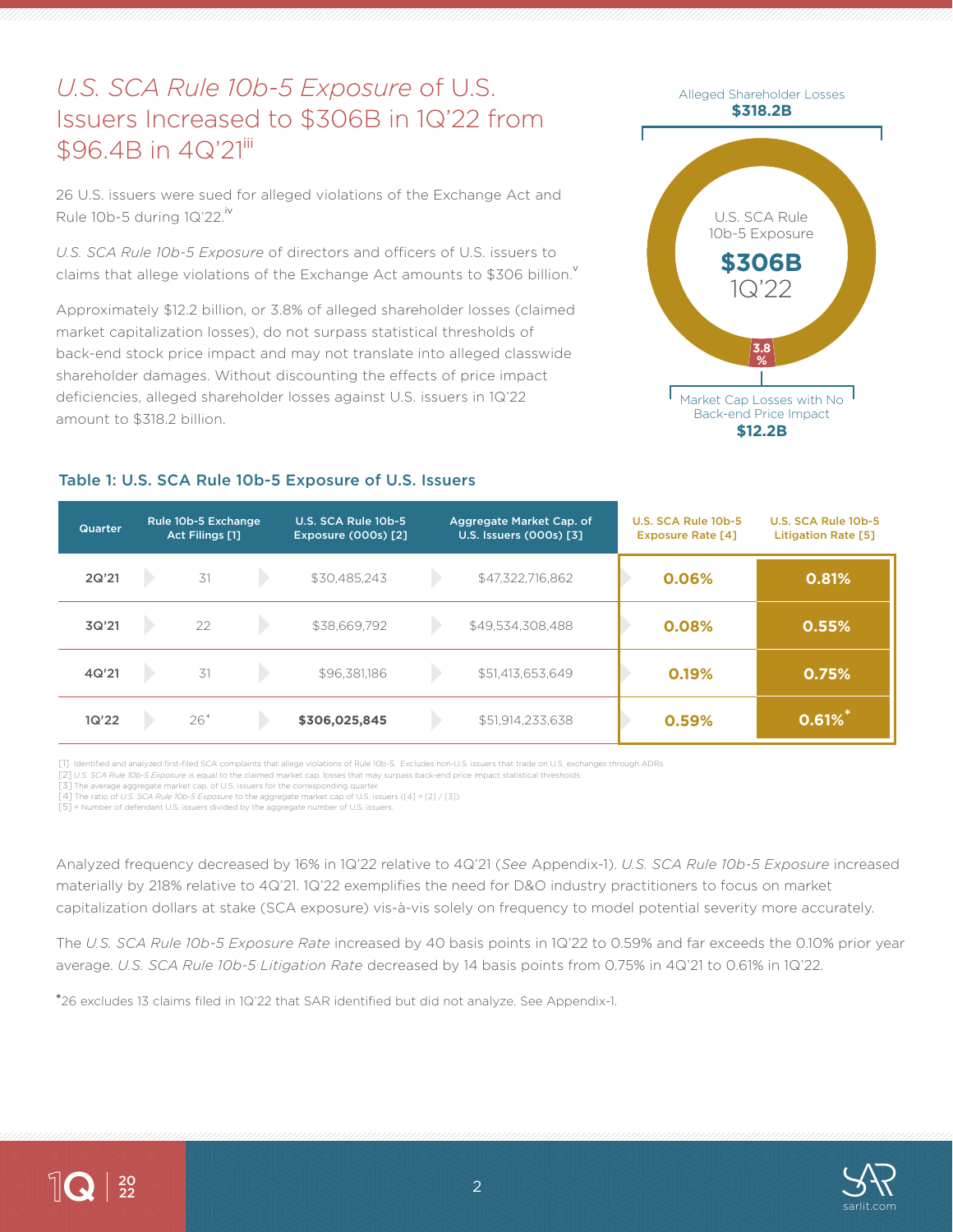| Quarter | Rule 10b-5 Exchange<br>Act Filings [1] | <b>Alleged Corrective</b><br>Disclosures [2] | <b>Alleged Corrective Disclosures</b><br>with No Price Impact [3] | % of Corrective Disclosures<br>with No Price Impact [4] |
|---------|----------------------------------------|----------------------------------------------|-------------------------------------------------------------------|---------------------------------------------------------|
| 2Q'21   | 31                                     | 51                                           | 20                                                                | 39%                                                     |
| 3Q'21   | 22                                     | 32                                           | 6                                                                 | 19%                                                     |
| 4Q'21   | 31                                     | 55                                           | 18                                                                | 33%                                                     |
| 1Q'22   | 26                                     | 47                                           | 20                                                                | 43%                                                     |

#### Table 2: : Back-end Price Impact Summary of Alleged Corrective Disclosures of U.S. Issuers

[1] Identified and analyzed first-filed SCA complaints that allege violations of Rule 10b-5. Excludes non-U.S. issuers that trade through ADRs.

[2] The number of alleged corrective disclosures identified in the sample of SCA complaints.

[3] The number of alleged corrective disclosures that do not exhibit a statistically significant one-day residual stock price return at the 95% confidence standard. [4] The ratio of the number of alleged corrective disclosures that do not exhibit back-end price impact to the total number of alleged corrective disclosures. ([4] = [3] / [2])

During 1Q'22, SAR analyzed 40 first-filed "stock-drop" SCAs filed against U.S. issuers that allege violations of Rule 10b-5 via 75 claimed corrective or truth-revealing disclosures or events.<sup>vi</sup> After consolidating cases with seemingly related allegations against individual U.S. issuers, SAR accounted for 26 filed SCAs. A total of 47 corrective disclosures have been alleged in the 26 firstfiled SCAs.<sup>vii</sup>

Of the 47 corrective disclosures alleged during 1Q'22, 20 (43%) may not translate to alleged classwide shareholder damages since they do not warrant inclusion in a certified class of proposed shareholders *(Goldman)* as they do not surpass statistical thresholds of back-end price impact *(Halliburton II)*. These alleged stock drops also run afoul

of the heightened pleading standards of loss causation *(Dura)* because they lack statistical significance to warrant potential damages after excluding non-company specific factors.<sup>viii</sup>

The number of alleged stock drops decreased from 55 in 4Q'21 to 47 in 1Q'22, a decrease of 14.5%. There was an increase in the number of alleged stock drops that do not exhibit price impact, from 18 in 4Q'21 to 20 in 1Q'22. 43% of alleged corrective disclosures claimed in first-filed complaints analyzed in 1Q'22 do not exhibit price impact. The shareholder value of these stock drops - *as calculated by the corresponding single-day alleged market capitalization losses* – increased by three and half times from \$3.5 billion in 4Q'21 to \$12.2 billion in 1Q'22.<sup>ix</sup>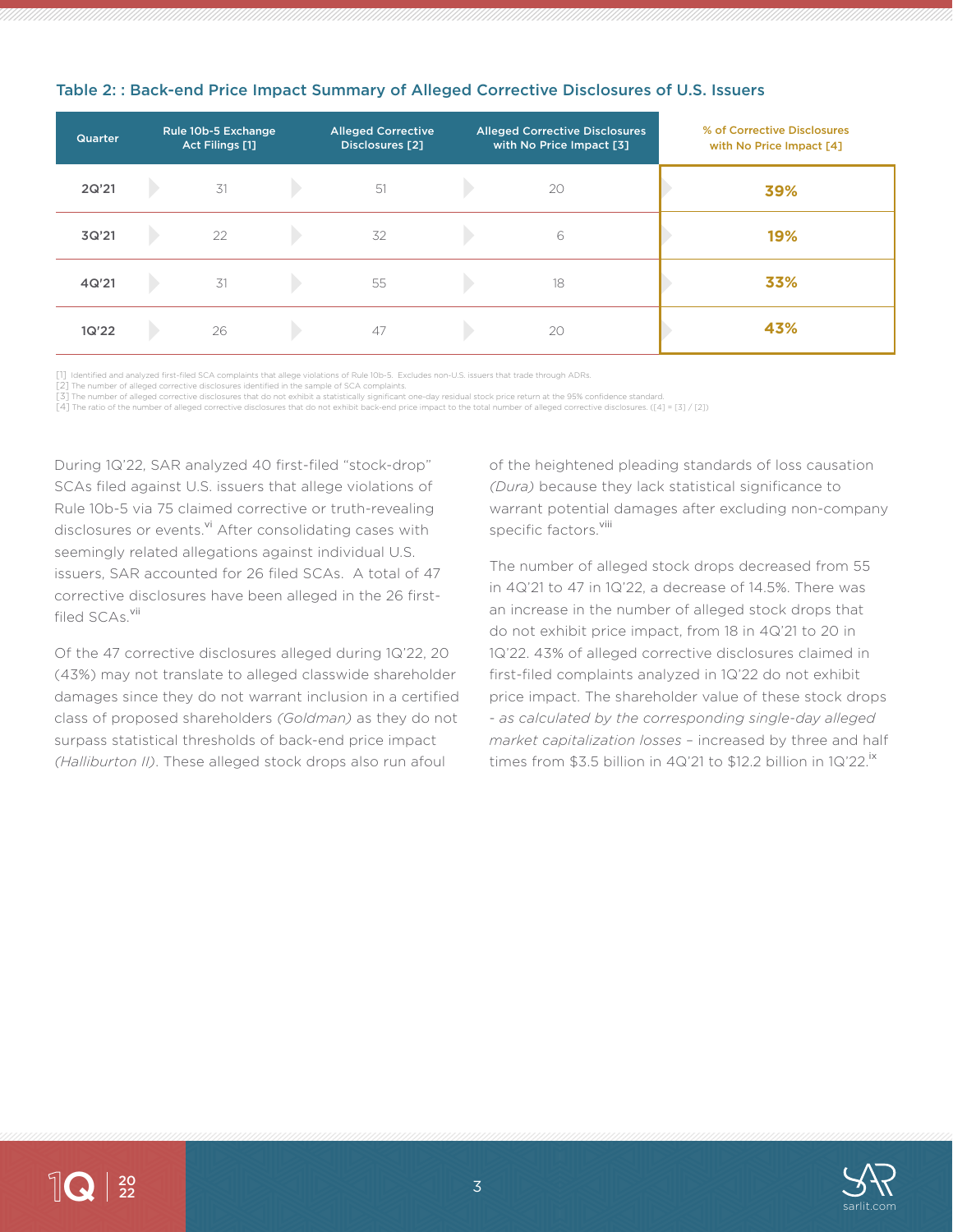## SCA RULE 10b-5 EXPOSURE BY **INDUSTRY SECTOR**

### 95% of U.S. Rule 10b-5 Exposure in 1Q'22 Was Driven by SCAs Against Software Companies.

Out of the 26 SCAs filed in 1Q'22, 7 (or 27%) were filed against Pharma/Biotech companies, and 4 against each of the Software, Health Care, and Electronics/ Hardware/Semiconductor industry sectors. The sector with the greatest *SCA Rule 10b-5 Exposure* was Software, which accounted for 95% of the *U.S. SCA Rule 10b-5 Exposure* amounting to \$292 billion. *This is a record-setting exposure for any single industry sector since SAR has been tracking industryspecific SCA Exposure data.* 

Data and analyses indicate that the industry sector that was impacted most by alleged market capitalization losses that may not surpass statistical thresholds of back-end price impact is Pharma/Biotech. \$11.9 billion of the total \$13.7 billion in claimed market capitalization losses in this sector may not translate into potential alleged shareholder damages due to verifiable absence of back-end price impact.

#### Table 3: U.S. SCA Rule 10b-5 Exposure by Industry Sector in 1Q'22

| Industry Sector [1]                                | Rule 10b-5 Exchange<br>Act Filings [2] | Alleged Market Cap.<br>Losses (000s) [3] | Market Cap. Losses that<br>Do Not Exhibit Price<br>Impact (000s) [4] | U.S. SCA Rule 10b-5<br>Exposure (000s) [5] | % of Market Cap. Losses<br>that Do Not Exhibit<br>Price Impact [6] |
|----------------------------------------------------|----------------------------------------|------------------------------------------|----------------------------------------------------------------------|--------------------------------------------|--------------------------------------------------------------------|
| <b>Electronics, Hardware, and</b><br>Semiconductor | $\overline{4}$                         | \$5,106,421                              | \$47,433                                                             | \$5,058,988                                | $1\%$                                                              |
| F.I.R.E.                                           |                                        | \$1,487,326                              | \$0                                                                  | \$1,487,326                                | O%                                                                 |
| <b>Health Care</b>                                 | $\overline{4}$                         | \$2,700,288                              | \$0                                                                  | \$2,700,288                                | 0%                                                                 |
| <b>Materials</b>                                   | $\overline{2}$                         | \$759,552                                | \$O                                                                  | \$759,552                                  | 0%                                                                 |
| Media                                              |                                        | \$1,938,760                              | \$O                                                                  | \$1,938,760                                | 0%                                                                 |
| Pharma/Biotech                                     | 7                                      | \$13,730,740                             | \$11,909,258                                                         | \$1,821,482                                | 86.7%                                                              |
| <b>Retail and Consumer Products</b>                | 3                                      | \$339,830                                | \$0                                                                  | \$339,830                                  | 0%                                                                 |
| <b>Software</b>                                    | $\overline{4}$                         | \$292,132,032                            | \$212,413                                                            | \$291,919,620                              | 0%                                                                 |
| 1Q 2022 Total:                                     | $26*$                                  | \$318,194,949                            | \$12,169,104                                                         | \$306,025,845                              | 3.8%                                                               |

[1] Industry sector is based on the defendant corporation's SIC code.

[2] Identified and analyzed first-filed SCA complaints that allege violations of Rule 10b-5. Excludes non-U.S. issuers that trade on U.S. exchanges through ADRs.

[3] Market cap. losses of U.S. issuers listed as defendants unadjusted for alleged corrective disclosures that do not meet statistical thresholds of back-end price impact.

[4] Market cap. losses of U.S. issuers listed as defendants that do not meet statistical thresholds of back-end price impact.

[5] *U.S. SCA Rule 10b-5 Exposure* is equal to the claimed market cap. losses that may surpass statistical thresholds of back-end stock price impact ( [5]=[3]-[4] ).

 $[6] = [4]/[3]$ 

**\***26 excludes 13 claims filed in 1Q'22 that SAR identified but did not analyze. *See* Appendix-1.

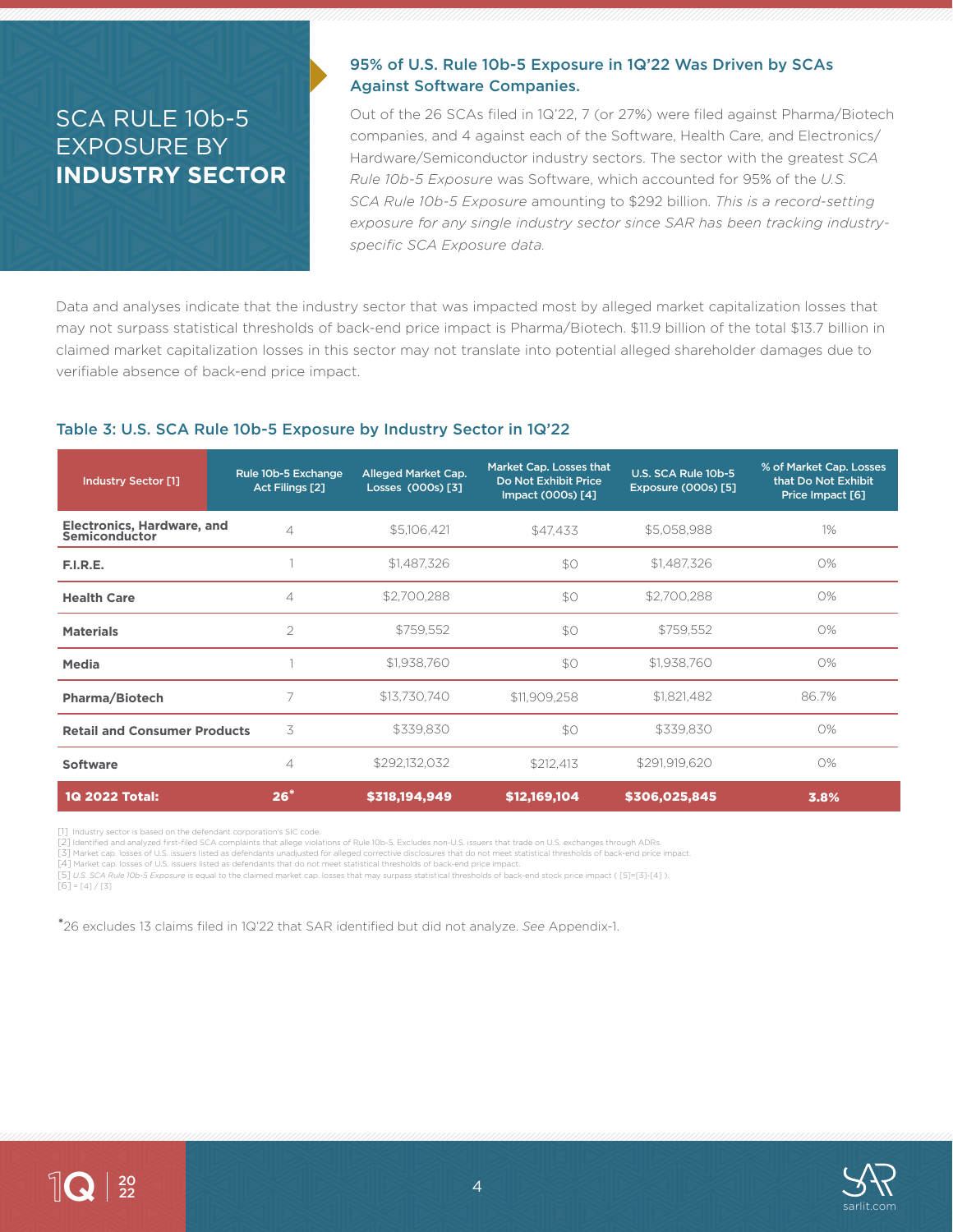## SCA RULE 10b-5 EXPOSURE OF U.S. **LARGE CAP** CORPORATIONS<sup>x</sup>

### *U.S. Large Cap SCA Rule 10b-5 Exposure* Increased by 240% – from \$89 Billion in 4Q'21 to \$302 Billion in 1Q'22.

SCA exposure and potential severity *increased materially in* 1Q'22. *Large Cap SCA Rule 10b-5 Exposure* increased 240% relative to 4Q'21, amounting to \$302 billion. Estimated SCA exposure excludes any market capitalization losses from 7 SCAs filed against Large Caps that were not analyzed by SAR. (*See* Appendix-1.) Data and analyses indicate that the increase in magnitude of potential severity in SCAs filed against large caps in 1Q'22 has never been exhibited since SAR began tracking this data in 3Q'18.

The average aggregate market capitalization of U.S. large cap corporations, based on the market capitalization range of the S&P500 Index during 1Q'22, was \$49.44 trillion. This is an increase in aggregate market cap of \$550 billion, or 1.12%, relative to 4Q'21.

*Large Cap SCA Rule 10b-5 Exposure Rate* increased by a material 43 basis points to 0.61% in 1Q'22. The *Large Cap SCA Rule 10b-5 Litigation Rate* decreased from 1.30% in 4Q'21 to 1.03% in 1Q'22; a decrease of 27 basis points.

The return of the S&P500 Index between January 1, 2022, and March 31, 2021 was -4.6%.



1Q'22 U.S. Large Cap Analysis: The big take-away here is a material increase in SCA exposure and potential severity given a slight decline in frequency. 1Q'22 exhibited the greatest *Large Cap SCA Rule 10b-5 Exposure Rate* since SAR began tracking the data in 3Q'18.

### Table 4: Large Cap SCA Rule 10b-5 Exposure of U.S. Issuers

| Quarter | Rule 10b-5 SCAs filed against<br><b>Large Cap Defendants</b> | Large Cap SCA Rule<br>10b-5 Exposure (000s) | Aggregate Market Cap.<br>of Large Caps (000s) | Large Cap SCA Rule<br>10b-5 Exposure Rate | Large Cap SCA Rule<br><b>10b-5 Litigation Rate</b> |
|---------|--------------------------------------------------------------|---------------------------------------------|-----------------------------------------------|-------------------------------------------|----------------------------------------------------|
| 2Q'21   |                                                              | \$16.822.443                                | \$44,892,667,940                              | 0.04%                                     | 0.64%                                              |
| 3Q'21   | 6                                                            | \$33,320,795                                | \$47,030,040,955                              | 0.07%                                     | 0.51%                                              |
| 4Q'21   | 15                                                           | \$89,015,485                                | \$48,890,935,103                              | 0.18%                                     | 1.30%                                              |
| 1Q'22   | 12                                                           | \$302,304,385                               | \$49,440,515,212                              | 0.61%                                     | 1.03%                                              |

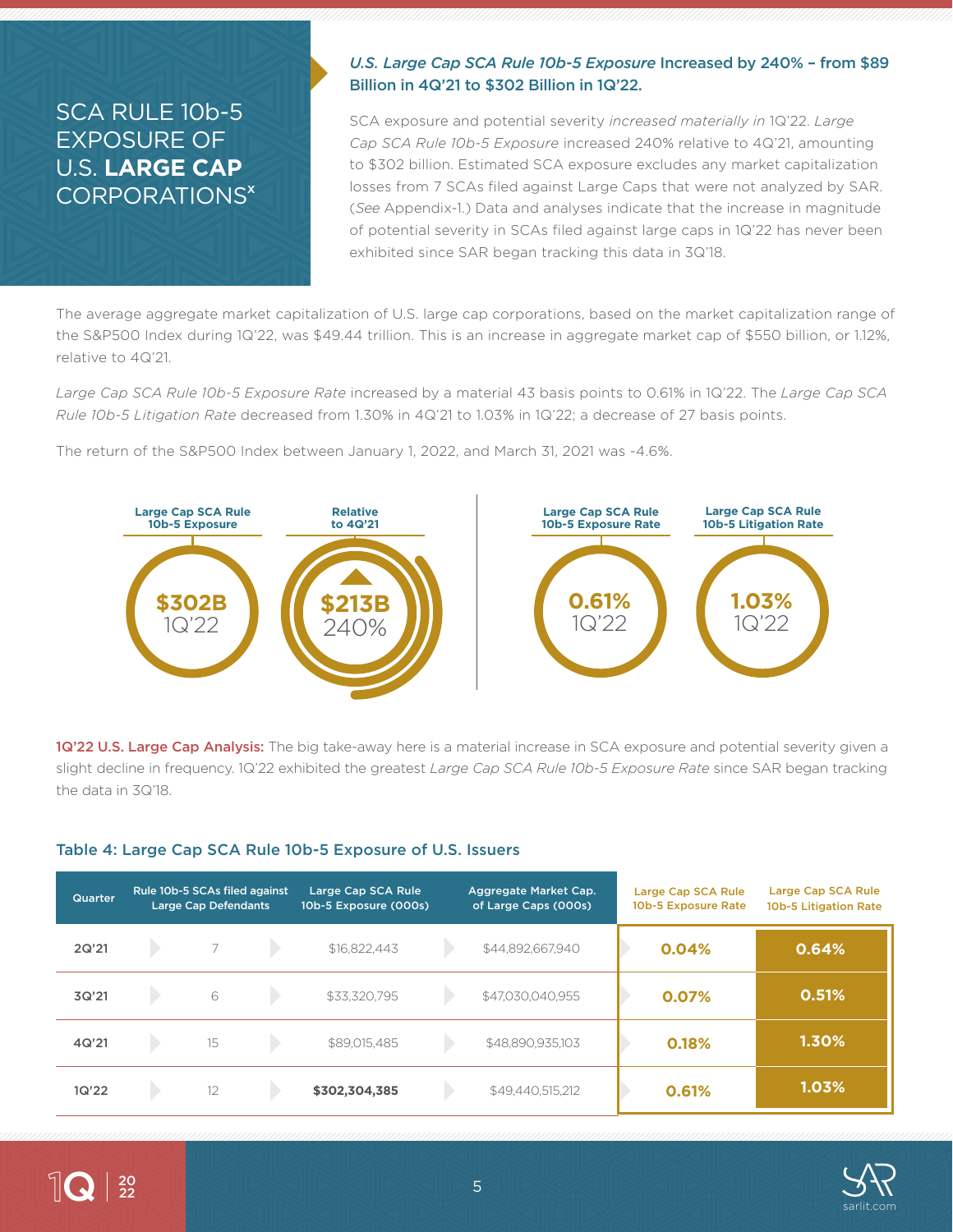## SCA RULE 10b-5 EXPOSURE OF U.S. **MID CAP** CORPORATIONS<sup>xii</sup>

### *U.S. Mid Cap SCA Rule 10b-5 Exposure* Decreased by 75% in 1Q'22, Amounting to \$452 Million.

2 mid cap corporations were sued for alleged violations of Rule 10b-5 during 1Q'22 – a quarterly decrease of 2 relative to 4Q'21. The average aggregate market capitalization of U.S. mid cap corporations, based on the market capitalization range of the S&P MidCap 400 Market Index during 1Q'22, was \$1.62 trillion, a decrease of 2.67% relative to 4Q'21.

*Mid Cap SCA Rule 10b-5 Exposure Rate* decreased by 8 basis points relative to 4Q'21, amounting 0.03%. The *Mid Cap Rule 10b-5 Litigation Rate* also decreased in 1Q'22 to 0.28%; a decrease of 26 basis points relative to 4Q'21.

The return of the S&P MidCap 400 between January 1, 2022, and March 31, 2021 was -4.9%.



1Q'22 U.S. Mid Cap Analysis: Mid Cap SCA filing frequency and *Mid Cap SCA Rule 10b-5 Exposure Rate* both decreased for a third consecutive quarter. SCA Exposure of \$452 million for Mid Caps during 1Q'22 is the lowest SCA Exposure since SAR began tracking the data in 3Q'18.

#### Table 5: Mid Cap SCA Rule 10b-5 Exposure of U.S. Issuers

| Quarter | Rule 10b-5 SCAs filed against<br><b>Mid Cap Defendants</b> | Mid Cap SCA Rule<br>10b-5 Exposure (000s) | Aggregate Market Cap.<br>of Mid Caps (000s) | Mid Cap SCA Rule<br>10b-5 Exposure Rate | Mid Cap SCA Rule<br>10b-5 Litigation Rate |
|---------|------------------------------------------------------------|-------------------------------------------|---------------------------------------------|-----------------------------------------|-------------------------------------------|
| 2Q'21   | 6                                                          | \$8,464,394                               | \$1,629,594,208                             | 0.52%                                   | 0.85%                                     |
| 3Q'21   | 3                                                          | \$2,539,543                               | \$1,661,697,612                             | 0.15%                                   | 0.43%                                     |
| 4Q'21   | $\overline{4}$                                             | \$1,815,482                               | \$1,663,253,702                             | 0.11%                                   | 0.54%                                     |
| 1Q'22   | 2                                                          | \$452.077                                 | \$1,618,884,263                             | 0.03%                                   | 0.28%                                     |

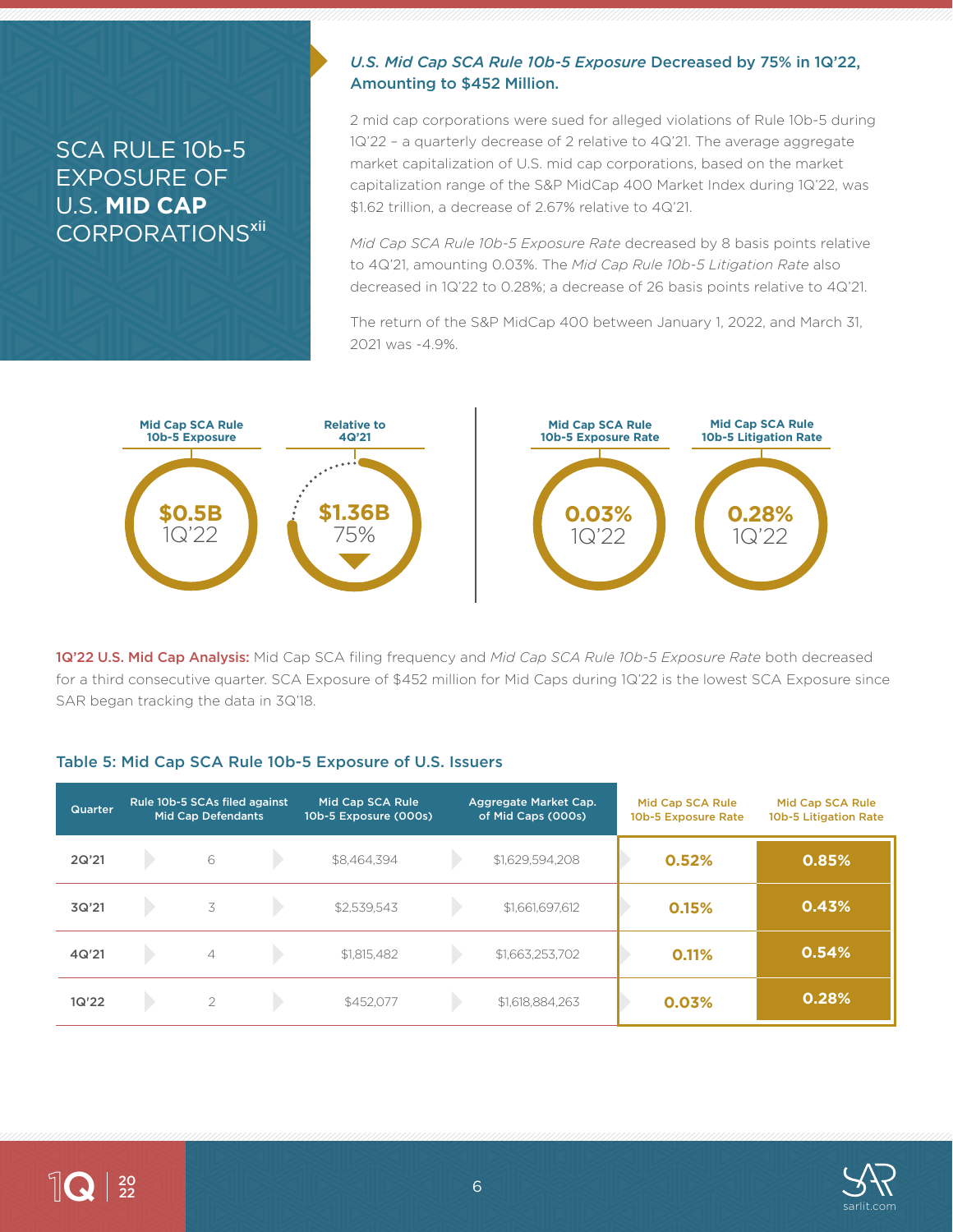## SCA RULE 10b-5 EXPOSURE OF U.S. **SMALL CAP** CORPORATIONS<sup>xiv</sup>

#### *U.S. Small Cap SCA Rule 10b-5 Exposure* decreased relative to 4Q'21, Amounting to \$3.3 Billion in 1Q'22.

The *Small Cap SCA Rule 10b-5 Exposure* in 1Q'22 amounted to \$3.3 billion, which translates to a decline of 41% relative 4Q'21. Estimated SCA exposure excludes any market capitalization losses from 5 SCAs filed against Small Caps that were not analyzed by SAR. (*See* Appendix-1.)

The average aggregate market capitalization of U.S. small cap corporations, based on the market capitalization range of the S&P SmallCap 600 Market Index during 1Q'22, was \$854.8 billion, a slight decrease of 0.54% relative to 4Q'21.<sup>xv</sup>

In 1Q'22, the *Small Cap SCA Rule 10b-5 Exposure Rate* was 0.38%, which is 26 basis points lower relative to 4Q'21. The *Small Cap Rule 10b-5 Litigation Rate* decreased by 3 basis points to 0.51%.

The return of the S&P SmallCap 600 Index between January 1, 2022, and March 31, 2021 was -5.62%.



1Q'22 U.S. Small Cap Analysis: *Small Cap SCA Rule 10b-5 Exposure* declined by 41% relative to 4Q'21. The estimate of SCA exposure excludes market capitalization losses claimed against 5 small caps for which there was insufficient data to perform a robust multivariate regression analysis to evaluate the statistical significance of the residual returns related to the alleged stock drops.

#### Table 6: Small Cap SCA Rule 10b-5 Exposure of U.S. Issuers

| Quarter <sup>'</sup> | Rule 10b-5 SCAs filed<br>against Small Cap Defendants | <b>Small Cap SCA Rule</b><br>10b-5 Exposure (000s) | Aggregate Market Cap.<br>of Small Caps (000s) | <b>Small Cap Rule</b><br>10b-5 Exposure Rate | <b>Small Cap Rule</b><br>10b-5 Litigation Rate |
|----------------------|-------------------------------------------------------|----------------------------------------------------|-----------------------------------------------|----------------------------------------------|------------------------------------------------|
| 2Q'21                | 18                                                    | \$5,198,406                                        | \$800,454,714                                 | 0.65%                                        | 0.90%                                          |
| 3Q'21                | 13                                                    | \$2,809,454                                        | \$842,569,921                                 | 0.33%                                        | 0.61%                                          |
| 4Q'21                | 12                                                    | \$5,550,219                                        | \$859,464,844                                 | 0.65%                                        | 0.54%                                          |
| 1Q'22                | 12                                                    | \$3.269.384                                        | \$854,834,163                                 | 0.38%                                        | 0.51%                                          |



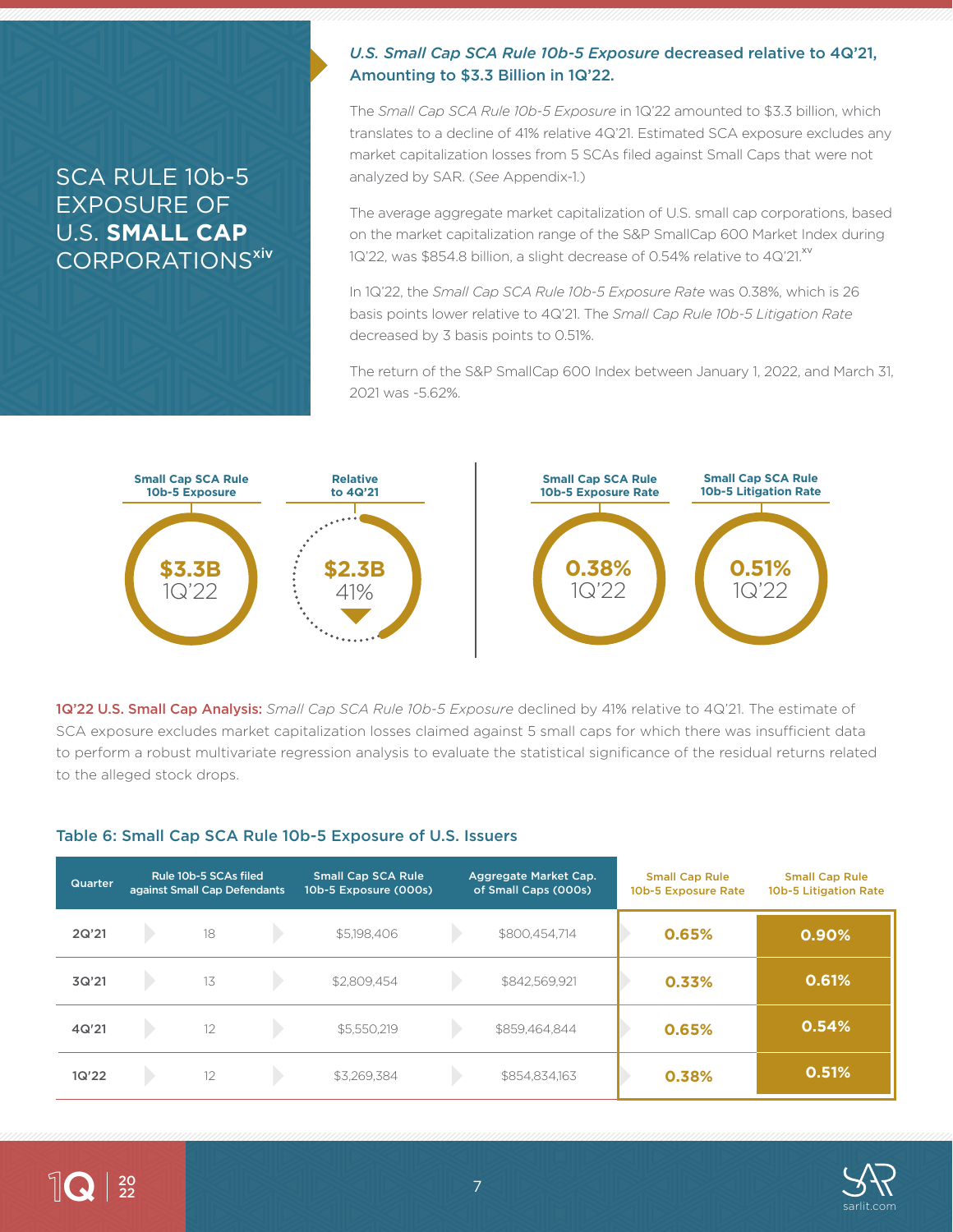## The *ADR SCA Rule 10b-5 Exposure* of non-U.S. issuers in 1Q'22 amounts to \$29.8 billion, a Material Increase of ~700% Relative to 40'21.xvi

3 non-U.S. issuers that trade on U.S. exchanges through ADRs were sued for alleged violations Exchange Act during 1Q'22.<sup>xvii</sup>

*ADR SCA Rule 10b-5 Exposure* of directors and officers of non-U.S. issuers to claims that allege violations of Rule 10b-5 under the Exchange Act related to these three claims amounts to a record-setting \$29.8 billion in SCA exposure.<sup>xviil</sup>

Approximately \$3.9 billion of market capitalization declines that have been claimed as investor losses by a proposed class of common stock shareholders may not surpass statistical thresholds of back-end price impact and may not translate into alleged classwide shareholder damages. Without discounting the effects of price impact deficiencies, alleged shareholder losses against non-U.S. issuers amounts to \$33.7 billion in 1Q'22.



In 1Q'22, the *ADR SCA Rule 10b-5 Exposure Rate* increased substantially relative to 4Q'21 at 0.10%. The *ADR SCA Rule 10b-5 Litigation Rate* also increased by 5 basis points relative to 4Q'21 to 0.15% based on the number of non-U.S. issuers that trade in the NYSE, NASDAQ, and over-the-counter in the U.S.





#### Table 7: ADR SCA Rule 10b-5 Exposure of Non-U.S. Issuers

| Quarter | No. of Defendant<br>Non-U.S. Issuers [2] | ADR SCA Rule 10b-5<br><b>Exposure (000s) [2]</b> | Aggregate Market Cap. Of<br>Non-U.S. Issuers (000s) | ADR SCA Rule 10b-5<br><b>Exposure Rate</b> | <b>ADR Rule 10b-5</b><br><b>Litigation Rate</b> |
|---------|------------------------------------------|--------------------------------------------------|-----------------------------------------------------|--------------------------------------------|-------------------------------------------------|
| 2Q'21   | 3                                        | \$7,180,663                                      | \$33,096,190,555                                    | 0.02%                                      | 0.15%                                           |
| 3Q'21   | $\overline{4}$                           | \$4,022,379                                      | \$32,889,703,189                                    | 0.01%                                      | 0.20%                                           |
| 4Q'21   | $\overline{2}$                           | \$3,737,477                                      | \$32,302,402,256                                    | 0.01%                                      | 0.10%                                           |
| 1Q'22   | 3                                        | \$29,760,517                                     | \$31,243,721,559                                    | 0.10%                                      | 0.15%                                           |

[1] First-filed and analyzed SCA complaints that allege violations of Rule 10b-5 against non-U.S. issuers. Excludes U.S. issuers that trade on U.S. exchanges.

[2] ADR SCA Rule 10b-5 Exposure is equal to the claimed market cap. losses that may surpass back-end price impact thresholds. [3] The aggregate market cap. of non-U.S. issuers.

[4] The ratio of *ADR SCA Rule 10b-5 Exposure* to the aggregate market cap of non-U.S. issuers. ([4] = [2] / [3]).

[5] = Number of defendant non-U.S. issuers divided by the aggregate number of non-U.S. issuers



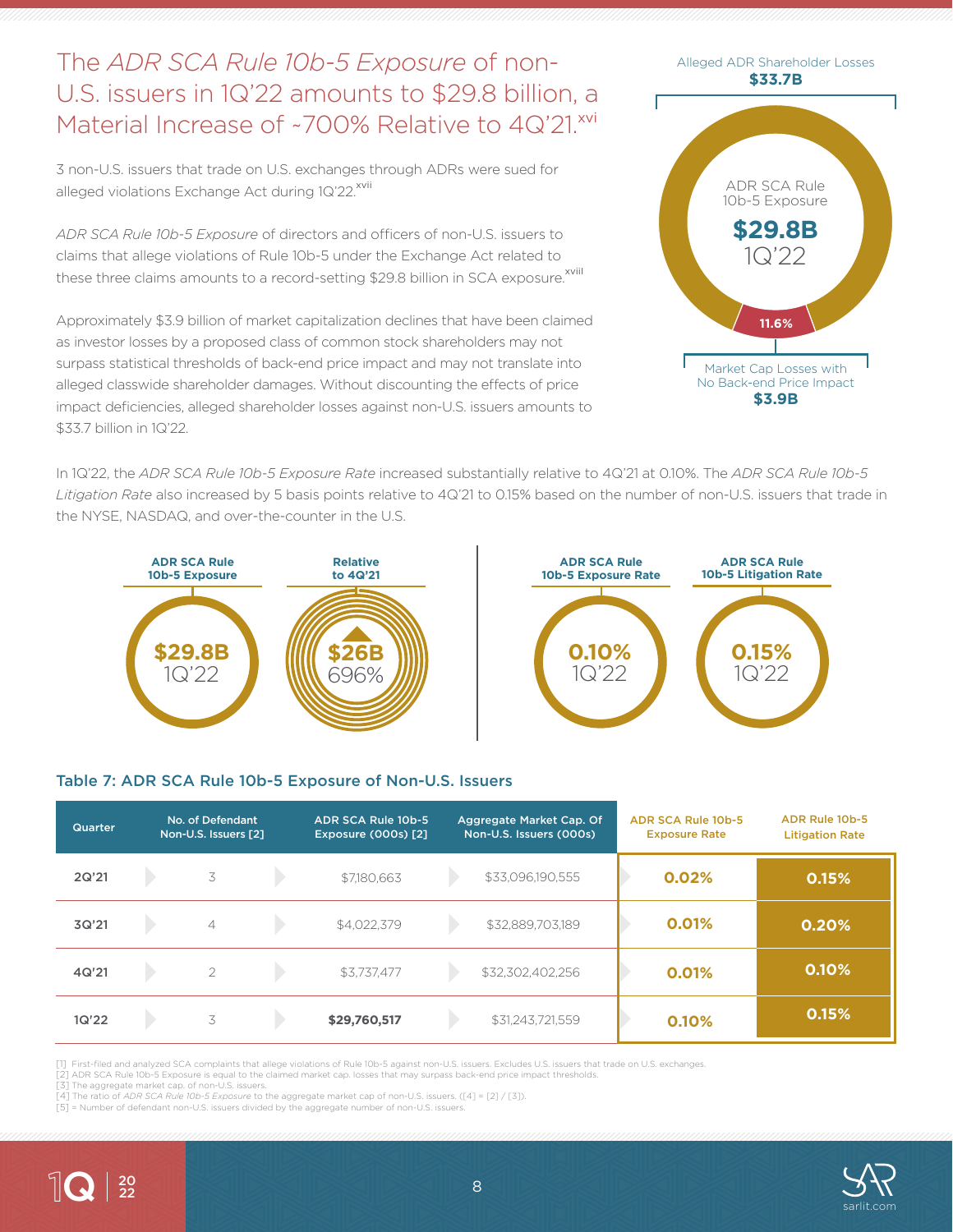1Q'22 ADR Analysis: Frequency of Rule 10b-5 SCAs against non-U.S. issuers increased by 1 in 1Q'22, but the related SCA exposure of the 3 defendant firms amounts \$29.8 billion, the highest *ADR SCA Rule 10b-5 Exposure* amount since 4Q'20.

| Quarter | ADR Rule 10b-5<br><b>Exchange Act Filings [1]</b> | <b>Alleged Corrective</b><br><b>Disclosures</b> [2] | <b>Alleged Corrective Disclosures</b><br>with No Price Impact [3] | % of Corrective Disclosures<br>with No Price Impact [4] |
|---------|---------------------------------------------------|-----------------------------------------------------|-------------------------------------------------------------------|---------------------------------------------------------|
| 2Q'21   | 3                                                 | 15                                                  | $\circ$                                                           | 60.0%                                                   |
| 3Q'21   | $\overline{4}$                                    | $\circ$                                             | $\overline{2}$                                                    | 22.2%                                                   |
| 4Q'21   | $\overline{\phantom{a}}$                          | 6                                                   | 5                                                                 | 83.3%                                                   |
| 1Q'22   | 3                                                 | 18                                                  | 11                                                                | 61.1%                                                   |

#### Table 8: Price Impact Summary of Alleged Corrective Disclosures of Non-U.S. Issuers

[1] First-filed and analyzed SCA complaints that allege violations of Rule 10b-5 against non-U.S. issuers that trade on U.S. exchanges through ADRs. Excludes U.S. issuers.<br>[2] The total number of alleged corrective disclos

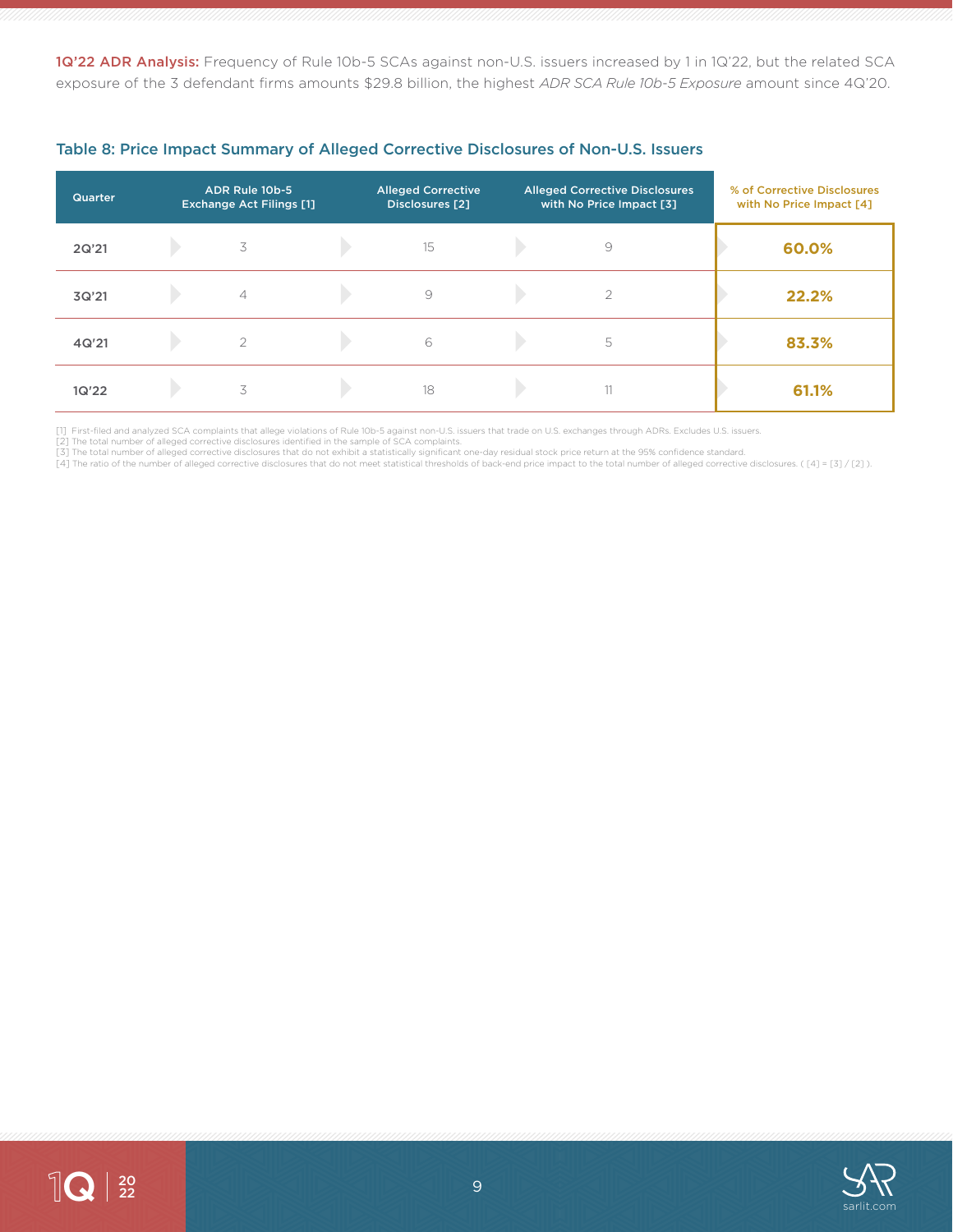#### **Sources:** S&P Global Market Intelligence, S&P Dow Jones Indices, Thomson Reuters, SAR SCA Platform as of March 31, 2022.

Any reprint of the information or figures presented in this quarterly report should reference SAR. Please direct any technical inquiries to Stephen Sigrist, VP of Data Science, at 202.891.3652 or stephen@sarlit.com. SAR is a software and data analytics company that actively tracks, monitors, and analyzes private securities fraud actions that allege violations of the Exchange Act of 1934.

i Global *SCA Rule 10b-5 Exposure* is the sum of *U.S. Rule 10b-5 Exposure* and *ADR Rule 10b-5 Exposure*.

 $\|$ Q  $|_{\frac{20}{22}}$ 

<sup>ii</sup>This tally accounts for U.S. issuers of common stock and non-U.S. issuers that trade on U.S. exchanges through ADRs that are listed as defendants in first-filed SCA complaints filed during the fourth quarter of 2021 and allege shareholder damages. A corporation that was sued a second or third time during the current quarter is not accounted for in the current quarter's tally. The tally excludes SCA complaints that were identified but not analyzed per *Appendix-1*.

iiiFigures of Securities Class Action (SCA) Rule 10b-5 litigation exposure are based on identified and analyzed first-filed complaints for each claim filed during the corresponding quarter. All federal securities class action complaints are read and screened for allegations that specifically include alleged violations of Rule 10b-5 and define a specific Class Period. Only the claimed stock price declines presented in the first-filed complaint against each defendant company are accounted for to estimate *U.S. SCA Rule 10b-5 Exposure*. Measures of SCA exposure for each claim may increase or decrease as the case progresses through the class action life cycle. SCA Exposure is not amended retroactively for cases that have been dismissed by the Court or voluntarily dismissed by plaintiffs.

<sup>iv</sup>This tally accounts for U.S. issuers of common stock that are listed as defendants in first-filed SCA complaints filed during the fourth quarter of 2021 and allege shareholder damages. A U.S. issuer of common stock that was sued a second or third time during the current quarter is not accounted for in the current quarter's tally. The tally excludes SCA complaints against U.S. issuers of common stock that were sued for alleged violations of the federal securities laws in previous quarters. The tally also excludes cases that have been filed against international corporations that are listed on U.S. exchanges through American Depositary Receipts (ADRs). The tally excludes SCA complaints that were identified but not analyzed per *Appendix-1*.

<sup>v</sup>A public corporation's exposure to alleged violations of Rule 10b-5 is estimated by tracking the cumulative decline in market capitalization during single market trading sessions that correspond with the timing of the claimed alleged corrective disclosures that surpass statistical thresholds of indirect price impact at the 95% confidence standard and are presented in a first–filed SCA complaint. This figure excludes market capitalization declines of non-U.S. issuers that have been sued for violations of the U.S. federal securities laws and trade on U.S. exchanges through American Depositary Receipts (ADRs).

<sup>vi</sup>SAR relies on Docket Alert and Court Wire notifications attained from Thomson Reuters Westlaw. SAR professionals actively monitor and track case dockets to attain newly filed and amended class action complaints.

<sup>vii</sup>This tally of alleged corrective disclosures includes only those from first-filed SCA complaints identified and analyzed during 4Q 2021 against U.S. issuers of common stock. The tally excludes securities class action complaints against companies for which there are first-filed complaints in prior quarters.

<sup>viii</sup>See Goldman Sachs Group Inc. v. Arkansas Teacher Retirement System, No. 20-222 (2021), Halliburton Co. v. Erica P. John Fund, Inc., 134 S. Ct. 2398 (2014), and Dura Pharmaceuticals, Inc. v. Broudo, No. 03-932, 2005 WL 885109 (2005).

ixA single-firm multivariate regression analysis with a minimum of 100 observations (if a full 252 observations is unattainable) for a Control Period is applied to evaluate the statistical significance of the logarithmic residual stock price decline on the trading day(s) affected by an alleged corrective disclosure(s) (or the alleged adverse event). Statistical significance is measured by computing the t-statistic of the residual stock price decline during the single trading session that is affected by the alleged corrective and/or truth-revealing information. The Control Period ends one trading day prior to the start of the Class Period presented in the corresponding securities class action complaint. Due to the proliferation of Rule 10b-5 claims made against companies involved in recent SPAC transactions, beginning in 2Q'21, a single-firm multivariate regression analysis is performed when sufficient pricing observations are available to support an adequate Control Period. If there are between 50 and 100 closing stock price observations before the first alleged corrective disclosure, the VP of Data Science determines whether the raw data sample is sufficiently robust to perform a multivariate regression analysis that surpasses econometric quality controls standards of SAR.

x<br>Large cap corporations are the sub-set of defendant corporations that have market capitalizations within the range of the greatest and least market capitalization value of the constituent members of the S&P 500 Market Index at the time of the start of the Class Period alleged in the first-filed complaint.

xiThis is the average total market capitalization of U.S. issuers of common stock that are listed on the NYSE or Nasdaq exchanges with market capitalizations greater than \$3.7 billion between January 1st, 2021 and March 31st, 2022.

xii<sub>Mid cap corporations are the sub-set of defendant corporations that have market capitalizations within the range of the greatest and least market capitalization value of the constituent members of the</sub> S&P MidCap 400 Market Index at the time of the start of the Class Period alleged in the first-filed complaint.

<sup>xiii</sup>This is the average total market capitalization of U.S. issuers of common stock that are listed on the NYSE or Nasdaq exchanges with market capitalizations between \$1.26 and \$3.7 billion between January 1st, 2021 and March 31st, 2022.

<sup>xiv</sup>Small cap corporations are the sub-set of defendant corporations that have market capitalizations within the range of the greatest and least market capitalization value of the constituent members of the S&P SmallCap 600 Market Index at the time of the start of the Class Period alleged in the first-filed complaint.

xvThis is the average total market capitalization of U.S. issuers of common stock in that are listed on the NYSE or Nasdaq exchanges with market capitalizations less than \$1.26 billion January 1st, 2021 and March 31st, 2022.

x<sup>vi</sup>Figures of *ADR Securities Class Action (SCA) Rule 10b-5 Exposure* are based on the first-filed and analyzed complaint for each claim filed during the corresponding quarter. All federal securities class action complaints that comprise the data and analyses presented herein are read and screened for allegations that specifically include alleged violations of Rule 10b-5 and define a specific Class Period. Only the claimed stock price declines presented in the first filed complaint against each defendant company are accounted for to estimate *ADR SCA Rule 10b-5 Exposure*. Measures of SCA exposure for each claim may increase or decrease as the case progresses through the class action life cycle.

xviiThis tally only includes securities class action complaints against non-U.S. issuers that trade on U.S. exchanges through ADRs that were sued for alleged violations of the federal securities laws for the first time in the current quarter. A non-U.S. issuer of ADRs that was sued a second or third time during the current quarter is not accounted for in the current quarter's tally. The tally excludes SCA complaints that were identified but not analyzed per *Appendix-1*.

xviii<sub>A</sub> non-U.S. issuer's exposure to alleged violations of Rule 10b-5 is estimated by tracking the cumulative decline in market capitalization during open market trading sessions that correspond with the timing of the claimed alleged corrective disclosures that surpass statistical thresholds of indirect price impact and are presented in a first-filed SCA complaint.